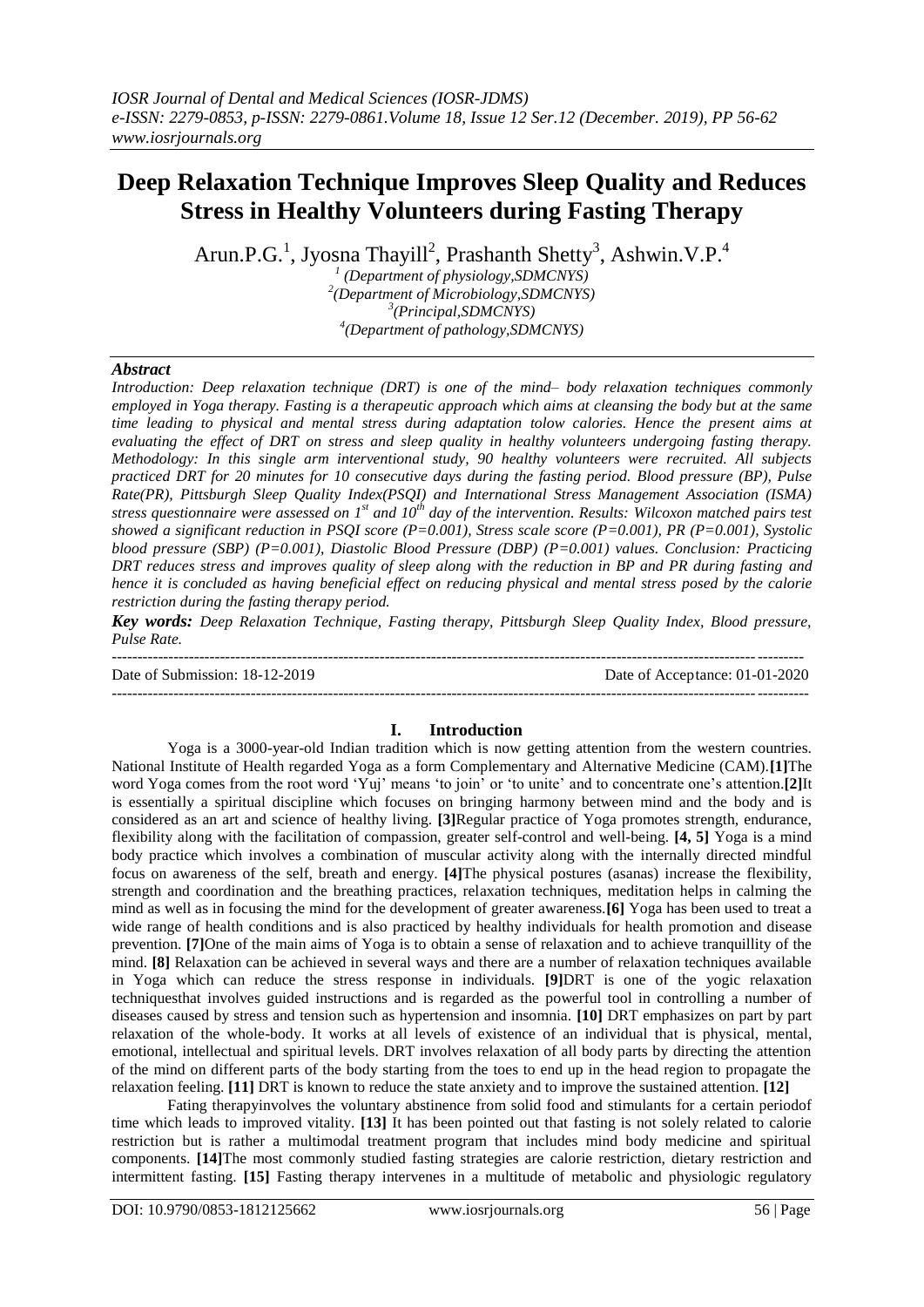systems and thus known to affect many different organs systems as well as the psychological state and the mood. **[15]**Prolonged fasting has been considered as a strong physiological stimulus that is equivalent to a mild to moderate biological stress and known to activate numerous endocrine and neurobiological responses. **[16]**Even acute total fastingis known to result in the parasympathetic withdrawal with the simultaneous sympathetic activation which reflect the induced stress. **[17]**Hence, relaxation is more important during the fasting therapy period to combat the physical and the mental stress. **[18]**

With this background, our study aimed at evaluating the effect of DRT during the fasting therapy period on sleep quality and stress level using the PSQI and ISMA stress questionnaire.

#### **II. Materials And Methods**

In this single arm interventional study, a total of 90 medical students who were healthy were recruited from a nature cure college in south India. Written informed consent was obtained from each subject participating in the study. The study was approved by the Institutional Ethical Committee. Trial profile depicted in fig 1.



**Fig 1: Trial profile**

### **2.1 Inclusion and exclusion criteria**

The subjects aged between 18 to 25 years who were considered to be healthy by a thorough medical check by a physician were recruited in the study. Subjects who broke the fasting before 10 days, female subjects during menstruation, subjects with gastritis were excluded from the study.

### **2.2 Intervention**

Fasting was carried out for 10 days with raw diet on 1<sup>st</sup> and 10<sup>th</sup> day, fruits fasting on  $2^{nd}$ ,  $3^{rd}$ ,  $8^{th}$  and  $9^{th}$ day with juice fasting on  $4<sup>th</sup>$ ,  $5<sup>th</sup>$ ,  $6<sup>th</sup>$  and  $7<sup>th</sup>$  day of the fasting period. DRT was practiced by all the subjects for the consecutive 10 days during the fasting. DRT was performed with the closed eyes for 20 minutes in five phases guided by an audio tape.

- 1. Relaxing each part of the body from the tip of the toes to the waist, followed by chanting 'A'
- 2. Relaxing each body part from the waist to the neck, followed by chanting 'U'.
- 3. Relaxing head and neck, followed by chanting 'M', the last part of' A-U-M'.
- 4. Letting the body collapse on the ground with a feeling of 'letting go', chanting the whole word, 'AUM'
- **5.** Letting oneself feel apart from the physical body, aware of expansion, and merging with a limitless space like the sky. **[12]**

#### **2.3 Assessments**

All subjects were assessed for PSQI, ISMA stress score before and after 10 days of daily DRT intervention. And the cardiovascular parameters like SBP, DBP and PR were assessed on day  $5<sup>th</sup>$  and  $10<sup>th</sup>$  after the intervention.

2.3.1 Pittsburgh Sleep Quality Index (PSQI)

The PSQI is a self-rated questionnaire that assesses sleep quality and sleep disturbances. It consists of 19 self-rated questions and five questions rated by the bedpartner orroommate.The 19 self-rated questionsassess a wide variety of factors relating to sleep quality, including estimates of sleep durationand latency and of the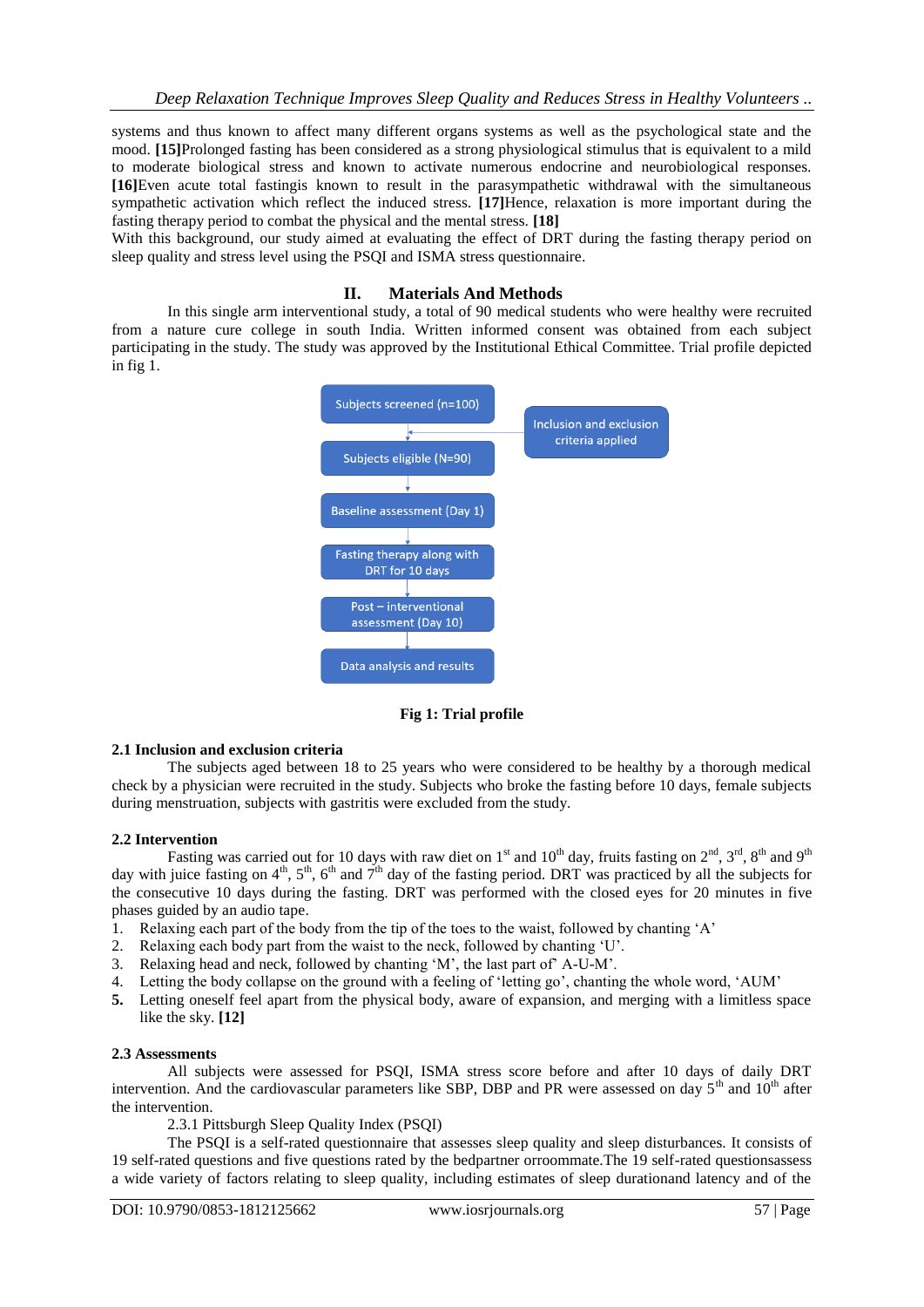frequency and severity of specific sleep-related problems. These I9items are grouped into seven component scores, each weighted equally on a 0-3 scale. Theseven component scores are then summed to obtain a global PSQI score, which ranges from of 0-21; higher scores indicate the worse quality of sleep.**[19]** 

#### 2.3.2 International Stress Management Association (ISMA) stress questionnaire

The ISMA questionnaire is a 25-item scale that gives an overview of the susceptibility to stress. This questionnaire has a dichotomous response options which are YES and NO. A score of 1 is assigned to any Yes response while a score of 0 is assigned to any NO response. If the points are below 4, it indicates the lesser likeliness of suffering from stress. Points from 5 to 13 indicates the likeliness of experiencing physical or mental stress related problems in future and points above 14 indicates greater vulnerability to suffer from stress related complications. **[20]**

#### 2.3.3 Cardiovascular parameters

Assessment of SBP, DBP, and PR were measured before and after 10 days of DRT sessions. BP was measured using a manually calibrated sphygmomanometer (Diamond regular BP apparatus, India). The measurement was taken in supine position. The appearance and the disappearance of the Korotkoff sounds were taken as systolic and diastolic BP readings respectively. Minimum of two-measurements with the rest period of 1-min between the measurements were taken and averaged to get a final value. In case of difference between the two-measurements by >10-mmHg, a three-measurement was taken after 1-min of rest period followed by the second measurementand the average of the two-measurements which did not differ >10-mmHg was averaged to get a final value.**[21, 22]** Pulse rate was measured manually on the radial artery in the right-hand wrist by a Naturopathic physician who did not have any other role in the study.

### 2.4 Statistical analysis

Statistical analysis was done by using Statistical Package for Social Sciences (SPSS Version 20.0). The data was screened for normal distribution using Kolmogorov-Smirnov test and analysed by using Wilcoxon matched pairs test for paired data A value <0.05 was considered as significant.

## **III. Results**

The study was aimed to assess the effect of DRT during fasting therapy in healthy volunteers. The pre post data were analysed using Wilcoxon matched pairs test. There were no adverse events observed during the fasting therapy period.

The mean value of PSQI score at the baseline was  $4.9 \pm 3.57$  and the post test mean value was  $2.83 \pm 1.57$ 2.05 indicating a significant reduction with the p value <0.001 (Table 1). ISMA stress score also showed a significant reduction (p <0.001) with the mean value at the baseline  $11.31 \pm 3.81$  and the post intervention test mean value  $7.39 + 2.25$ . (Table 2)

A significant reduction wasseen in the SBP, DBP and PR on  $10<sup>th</sup>$  day as compared to the  $5<sup>th</sup>$  day assessments with the p value  $\leq 0.001$  for all the parameters. (Table 3, 4 and 5)

|                       |      |      | Tavit 1. Combarison or bre-test and bost-test thire bonnes or FOOT seores by Wheozon matched ban's test |      |                 |          |             |         |         |
|-----------------------|------|------|---------------------------------------------------------------------------------------------------------|------|-----------------|----------|-------------|---------|---------|
| $\sim$<br>Time points | Mean | SD   | Median                                                                                                  | IOR  | Diff.<br>. mean | Diff. SD | % of effect | Z-value | '-value |
| Pretest               | 4.95 | 3.57 | 00.1                                                                                                    | 3.00 | ر               | .67      | 78.50       | 7.5248  | < 0.001 |
| Posttest              | 2.83 | 2.05 | 2.00                                                                                                    | 2.00 |                 |          |             |         |         |

|  | Table 1: Comparison of pre-test and post-test time points of PSQI scores by Wilcoxon matched pairs test |  |  |  |  |  |  |  |
|--|---------------------------------------------------------------------------------------------------------|--|--|--|--|--|--|--|
|  |                                                                                                         |  |  |  |  |  |  |  |

**Table 2: Comparison of pre-test and post-test time points with ISMA stress scores by Wilcoxon matched pairs test**

|                       |             |                   |        | .<br>.     |               |          |                |                                      |         |
|-----------------------|-------------|-------------------|--------|------------|---------------|----------|----------------|--------------------------------------|---------|
| $\sim$<br>Time points | Mean        | SD                | Median | <b>IQR</b> | Diff.<br>mean | Diff. SD | % of<br>ettect | $\overline{\phantom{0}}$<br>'.-value | P-value |
| Pretest               | $\sim$<br>. | 3.81              | 11.00  | 6.00       | 3.92          | . 89     | 48.16          | 8.1008                               | < 0.001 |
| Posttest              | 739<br>     | າ າ ເ<br><u>.</u> | 8.00   | 3.00       |               |          |                |                                      |         |

#### **Table 3: Comparison of day 5 and day 10 time points with SBP (mmhg) scores by Wilcoxon matched pairs test**

| $-$<br>ime points | Mean   | SD    | Median | IQR   | Diff.<br>mean | Diff. SD | <sup>c</sup> effect<br>$\%$ of c | $\overline{\phantom{0}}$<br>Z-value | $\sqrt{ }$<br>P-value |
|-------------------|--------|-------|--------|-------|---------------|----------|----------------------------------|-------------------------------------|-----------------------|
| Dav 5             | 10.90  | 10.63 | 10.00  | 18.00 | 2.67          | 2.74     | 102.72                           | .717<br>6.                          | < 0.001               |
| 10<br>Dav         | 108.23 | 8.84  | 108.00 | 16.00 |               |          |                                  |                                     |                       |

# **Table 4: Comparison of day 5 and day 10 time points with DBP (mmhg) scores by Wilcoxon matched**

**pairs test**

| $\sim$<br>points<br>1 ime | Mean                             | CD<br>SL         | Median | IQR   | Diff.<br>mean | Diff.<br><b>SD</b> | $\sim$<br>% of<br>ettect | $\overline{\phantom{0}}$<br>'-value<br>_ | $\sqrt{2}$<br>P-value |
|---------------------------|----------------------------------|------------------|--------|-------|---------------|--------------------|--------------------------|------------------------------------------|-----------------------|
| Dav                       | $\overline{a}$<br>$\overline{a}$ | 6.78             | 78.00  | 10.00 | 1.62<br>⊶.    | 2.61               | 56.52                    | 8.0544                                   | < 0.001               |
| 10<br>Dav                 | 72.17<br>ن 1 میں                 | $-1$<br><u>.</u> | 72.00  | 8.00  |               |                    |                          |                                          |                       |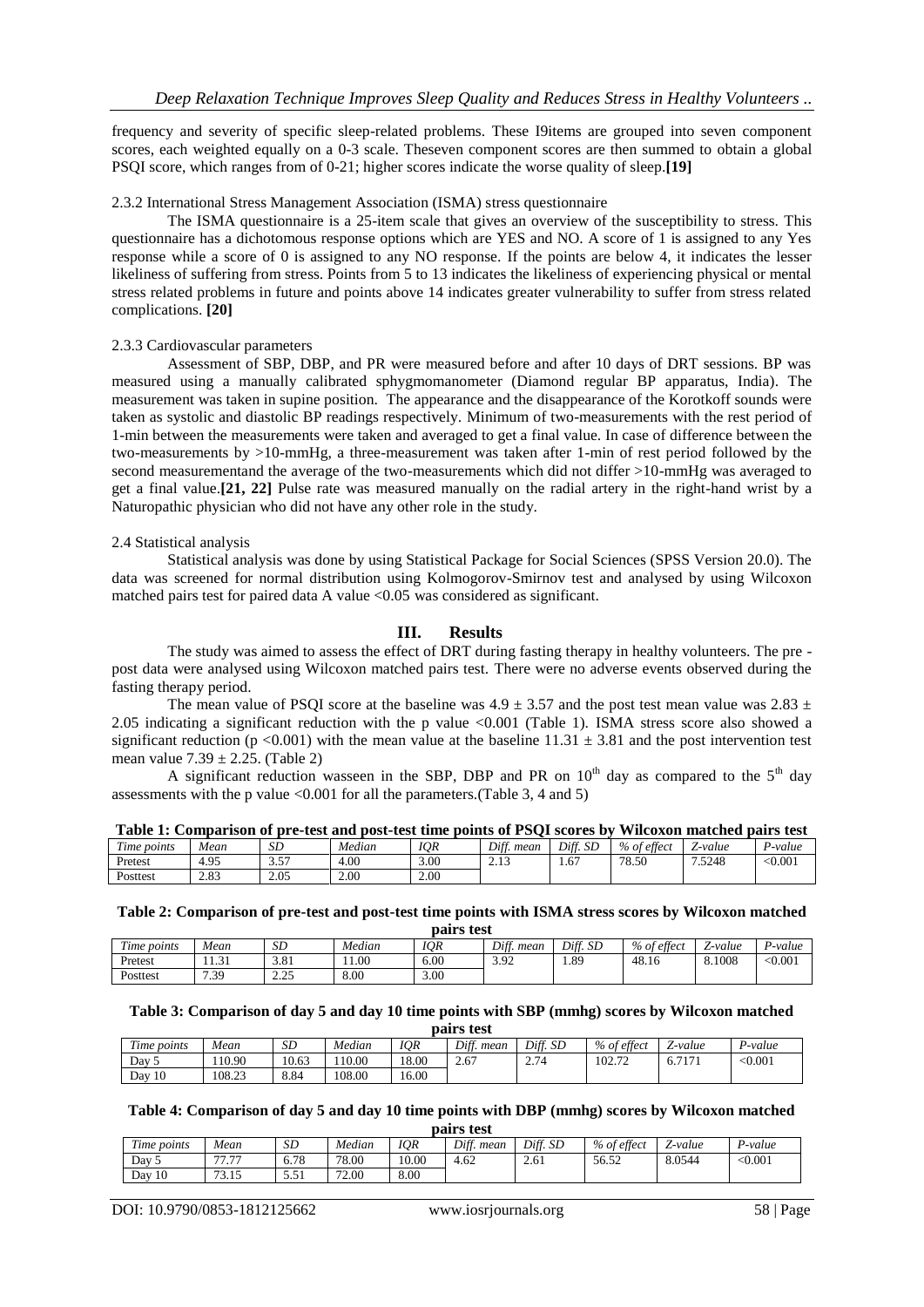| <b>IOR</b><br>Diff. SD<br>Diff.<br>% of effect<br>Time points<br>Median<br>SD<br>$\overline{\phantom{a}}$<br>Mean<br>mean<br>Z-value | P-value |
|--------------------------------------------------------------------------------------------------------------------------------------|---------|
|                                                                                                                                      |         |
| 8.00<br>10.00<br>73.77<br>73.00<br>Dav                                                                                               |         |
| 8.00<br>55.29<br>70.00<br>10<br>7.9135<br>69.21<br>າ ເາ<br>Day<br>6.41<br>4.56<br>ے ب<br>ر ے . د ب                                   | < 0.001 |





**Table 5: Comparison of day 5 and day 10 time points with pulse rate (b/m) scores by Wilcoxon matched pairs test**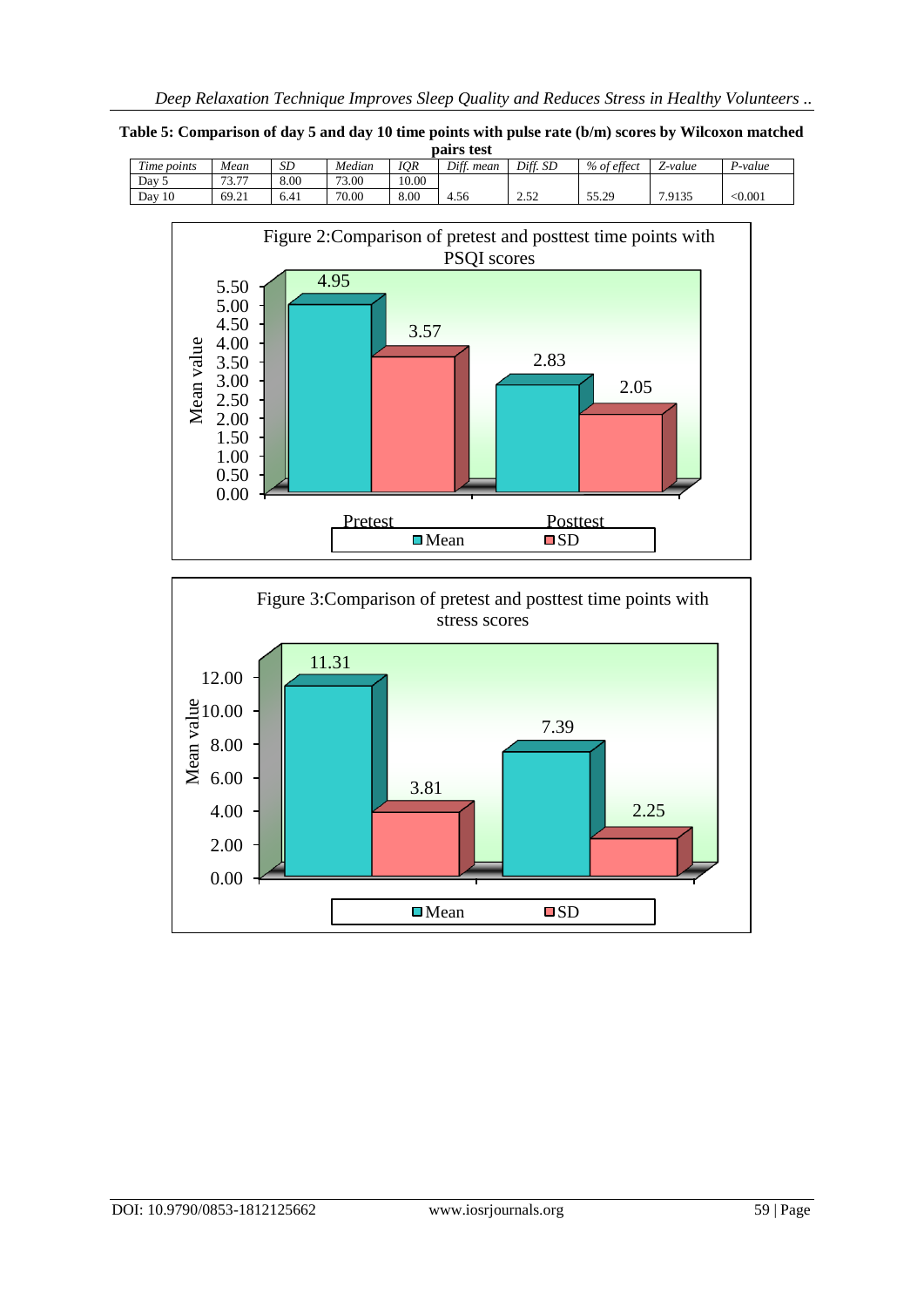



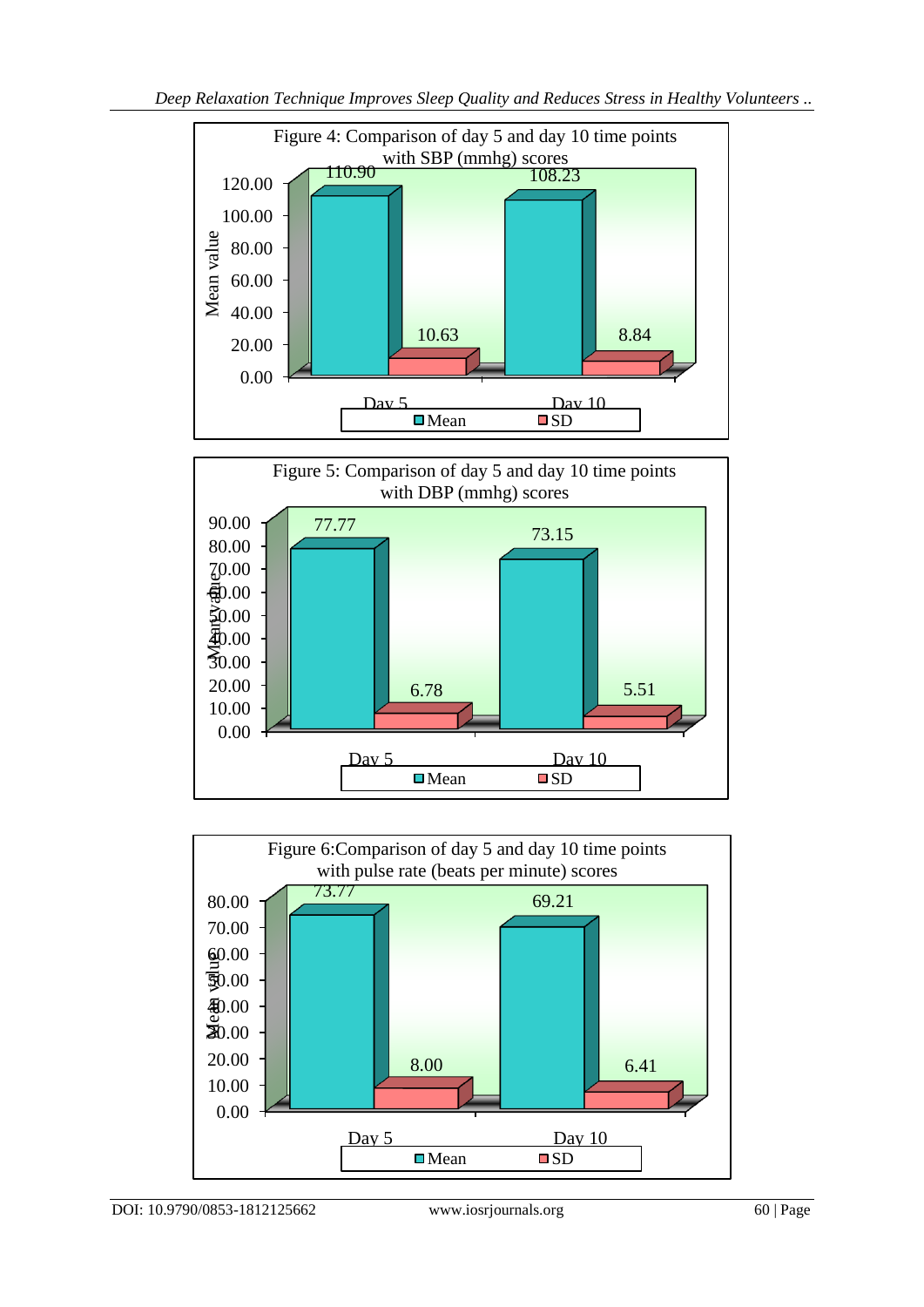#### **IV. Discussion**

The current study evaluated the effect of DRT during fasting therapy period. PSQI is a self-reported questionnaire which has a sensitivity of 89.6% and specificity of 86.5%. **[23]**ISMA gives overview of the stress. The present studyshowed a significant reduction in PSQI, ISMA stress scale scores, SBP, DBP and PR as result of DRT practice.

Earlier studies have shown that relaxationresults in reduction of stress and blood pressure. **[24, 25, 26]** Our study also has shown the similar results as measured by ISMA scores, SBP and DBP measurements. The relaxation response leads to the reduction in the sympathetic tone which in turn reduces the adrenaline, nor adrenaline and cortisol levels. **[27]**Relaxation is also known to improve the positive mood. **[28]**It may also result in specific cognitive, behavioural, and physiological responses that are superimposed upon the reduction in arousal. **[29]** The relaxation technique also helped subjects to feel less tensed, more relaxed and to get distracted from the stressor in addition to the reduction in PR, SBP and DBP. The reduction in stress can also be attributed to the induction of deep relaxation which is intensified by the salient cognitive relaxation cues played through the tape during the DRT practice. **[30]** 

In our study DRT intervention during fasting therapy helped patients to have a good quality of sleep. This might have been due to the cumulative effect of daily DRT sessions. **[31]** Blanaru*et al*have shown that following muscle relaxation there was a reduction in sleep latency to the level below the minimum requirements to qualify for insomnia diagnosis. **[32]** The improvement in the sleep quality can be attributed to the DRT as it is a self-regulatory method that is known to reduce psychological stress, improve the quality of life, subjective wellbeing, lead the individual to passively ignore the deviant thoughts thus decreasing the high level of stimulation that interfere with the sleep. **[33]**Relaxation is also known to reduce the day time dysfunction and enhances the day time energy as well as the mind's capacity to improve physical function and performance. **[34]**

Our results are in accordance with the earlier study done by Telles*et al*, where heart rate reduced significantly after the guided relaxation technique.**[35]**This can be ascribed to the lying down posture i.e., *Shavasana*in which the body remains in a well-supported condition. The centre of gravity would be nearest to the ground and the flexors and extensors need not work against gravity, thus relaxed. This results in reduced demand on the heart to pump the blood against gravity to a greater extent thus reduced work load and heart rate which might have led to the reduced PR. **[36]** The outcome of our study ties well the earlier study which showed a significant reduction in blood pressure following relaxation. **[37]** This can be the result of reduced sympathetic tone following the relaxation practice. **[38]** The reduction in sympathetic tone leads to the reduction in HR and thereby reducing the blood pressure, as blood pressure is the product of cardiac output and peripheral vascular resistanceand cardiac output is the product of stroke volume and HR thus HR becoming one of the determinants of SBP**[39]**

To the best of our knowledge, this is the first study conducted to evaluate the effect of DRT during fasting therapy.DRT is a safe, simple way to reduce the stress during fasting therapy. However, further studies evaluating heart rate variability, with a randomized controlled design would yield a better understanding.

### **V. Conclusion**

DRT improved quality of sleep and reduced stress along with the reduction in blood pressure and pulse rate in all subjects indicating the benefit of including the practice of DRT to combat the physical and mental stress posed by calorie restriction during fasting therapy period.

#### **References**

- [1]. Woodyard, C. (2011). Exploring the therapeutic effects of yoga and its ability to increase quality of life. International Journal of Yoga, 4(2), p.49.
- [2]. Kareemulla, S. (2010). Health and fitness management through yoga. British Journal of Sports Medicine, 44(Suppl\_1), pp.i71-i71.
- [3]. Bairagya H, Haldar UK. Influence of Geographical Phenomenon on Yoga: A Study on Yoga-Geography. Sch. J. Arts. Humanit. Soc. Sci., Apr 2018; 6(4): 850-858.
- [4]. 4. Collins C. Yoga: Intuition, preventive medicine, and treatment. J ObstetGynecol Neonatal Nurs. 1998;27:563–8.

[5]. McCall T. New York: Bantam Dell a division of Random House Inc; 2007. Yoga as Medicine.

- [6]. Büssing, Arndt, Andreas Michalsen, Sat Bir S. Khalsa, Shirley Telles, and Karen J. Sherman. 2012. Effects of yoga on mental and physical health: a short summary of reviews. Evidence-based Complementary and Alternative Medicine :eCAM 2012.
- [7]. Chong, C. (2018). Effect of Yoga on stress management in healthy adults: A systematic review. Alter ther health Med. 2011;17(1):32-38.
- [8]. Arora, S. and Bhattacharjee, J. (2008). Modulation of immune responses in stress by Yoga. International Journal of Yoga, 1(2), p.45.
- [9]. Shankar N, Yadav A, Gautham S, Agarwal M. Effect of stress and yogic relaxation techniques (Anulomvilom&Shavasana) on cold induced pain perception in medical undergraduate students. Indian Journal of Traditional Knowledge. 2013;12(3):530-534.
- [10]. Nagendra HR, Nagarathna R. New perspectives in stress management Vivekananda Kendra Yoga Prakashan Bangalore, India; 1998.
- [11]. Thakur GS, HR Nagendra, R Nagaratna. Effect of deep relaxation technique on the capacity of influence REG- A randomized control trial. Indian Journal of traditional knowledge. 2009; 8(3):459-463.